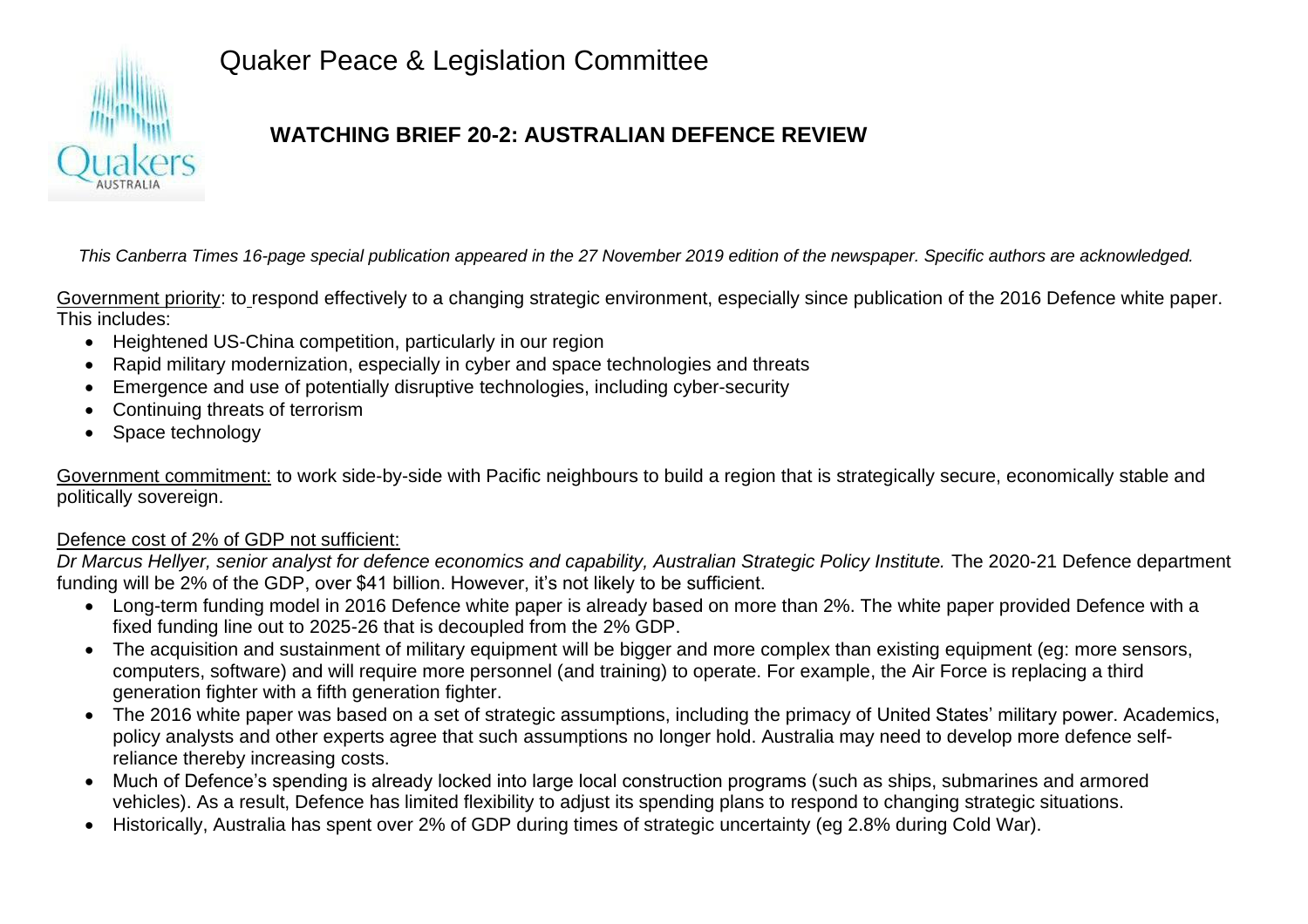Defence focus: working with regional and strategic partners, deepening relationships with south west Pacific islands many of whom are being actively wooed by China, and relationship building in south east Asia in order to avoid potential security flare-ups and crises.

- On 25 September 2019, Defence Force Chief Angus Campbell delivered a speech, which 'warns of climate change prompting more disaster relief effort, as well as more peace-keeping missions, given that climate change has 'the potential to exacerbate conflict'. The speech also notes that Australia is in 'the most natural disaster-prone region in the world' and that 'climate change is predicted to make disasters more extreme and more common'.
- Regional stability can include supporting foreign governments to quell civil disorder and help resolve long running disputes where law and order has broken down.
- 'Accelerated warfare' reflects how quickly the strategic environment is shifting, driven by technology and militarisation, challenges in western democracies and the rise of autocratic leaders.

#### The region

*Hugh White, Emeritus Professor of Strategic Studies at Australia National University.* 

- China is determined to replace the US as the region's primary power, and unlike the US it is not distracted by commitments in the Middle East and Europe.
- '..there is very little evidence that US policymakers have any clear idea of how they can counter China's combination of economic enticements and strategic intimidation'.
- Australia should start to plan and build the forces needed to defend ourselves without assistance from the US.
- It is reasonable to build/strengthen alliances with Asian leaders India, Japan and Indonesia. However, it is prudent to ask if any of these countries would be likely to sacrifice their own relationships with China, possibly turning the region's most powerful state into a bitter enemy, in order to support Australia?

#### Australian Space Agency

- Established in July 2018, headquartered in Adelaide. Space Situation Awareness facilities (space surveillance) in Exmouth, WA.
- Primary task is to support the rapid growth of an Australian space industry sector, where commercial sector space leads over government-run space activity.
- Prospective launch sites designed to put satellites into orbit near Nhulunbuy, NT and Whalers Way, SA.

### Challenges ahead

*John Blaxland, Professor of International Security and Intelligence Studies, Strategic and Defence Studies Centre, ANU*

- External threats to Australia include: level of foreign interference not seen since the Cold War, cyber attacks, ideological retreat from leadership by the US, religiously and politically motivated violence, conventional and/or thermonuclear war, increased environmental challenges, possible breakdown in relations with Indonesia.
- Australia's current 'boutique defence' force cannot sustain battles of attrition in any substantial conflict.
- Infrastructure investments are urgently needed including: utility of military facilities across Australia's north, cyber force, domestic and border forces, and an expansive Australian Universal National And Community Service Scheme involving all young Australians.
- Australia should strengthen and deepen ties with Association of Southeast Asian Nation (ASEAN) members.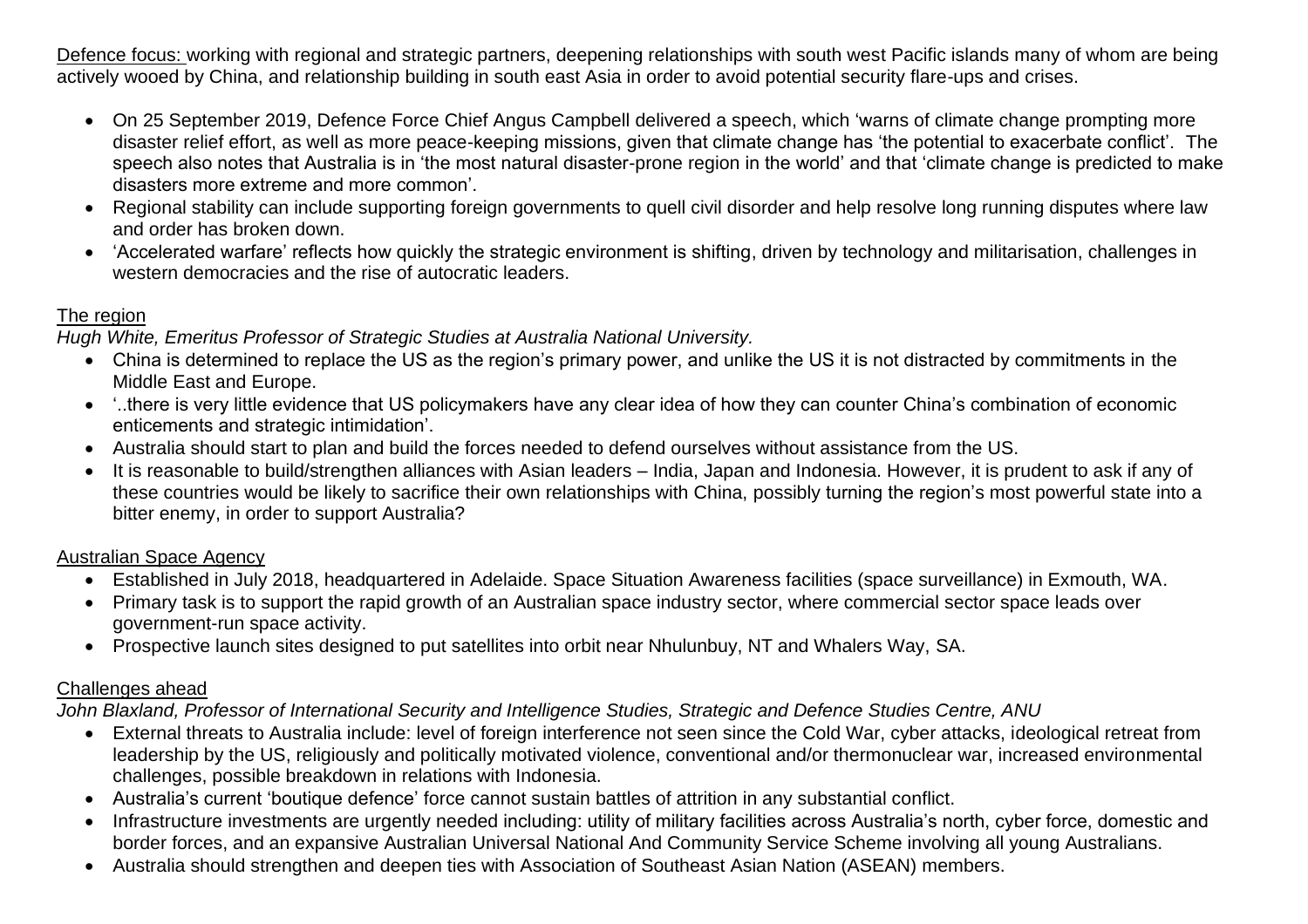#### Friends' Actions

- On 5 December 2019, AYM Presiding Clerk sent a QPLC drafted letter to the Prime Minister. Key points included:
	- o A recent report by Asialink has shown that the Department of Foreign Affairs and Trade (DFAT) has reached an all-time low in its funding – 1.3% of the Federal Budget. The level of overseas aid is also at its lowest level – 0.21% of GNI.
	- o This is at a time of many international crises that require careful and sustained work in building peace and security.
	- o It is especially disturbing that DFAT continues to be subject to the 'efficiency dividend' policy of the Government, which ensures an ongoing reduction in real terms in the funds available.
	- o We understand that the proposed 'Pacific Step Up' announced by the Government will involve a transfer of scarce DFAT resources and people from other essential work, rather than a recognition that an initiative of this kind demands more diplomatic effort and support.
	- o The increased funding to Defence, ASIO and ASIS since the September 11th attacks in the USA, has been dramatic (almost 300% for Defence, and over 500% for the other agencies). This seems to us to place undue emphasis on military and intelligence approaches and not sufficient on the steady and long-term work of diplomacy.
	- o Aid, trade, and person-to-person links with other nations are basic to Australia's capacity to make a difference in our region and beyond.
	- o We urge a review of the budget for DFAT to ensure that it can undertake its historically vital role for Australia in the international scene.
	- o The letter was circulated to the Leader of the Opposition and the Leader of the Australian Greens
- Friends are asked to be aware of these issues throughout 2020.
- QPLC will release related Watching Briefs and monitor opportunities for voicing Friends' concerns on these matters.